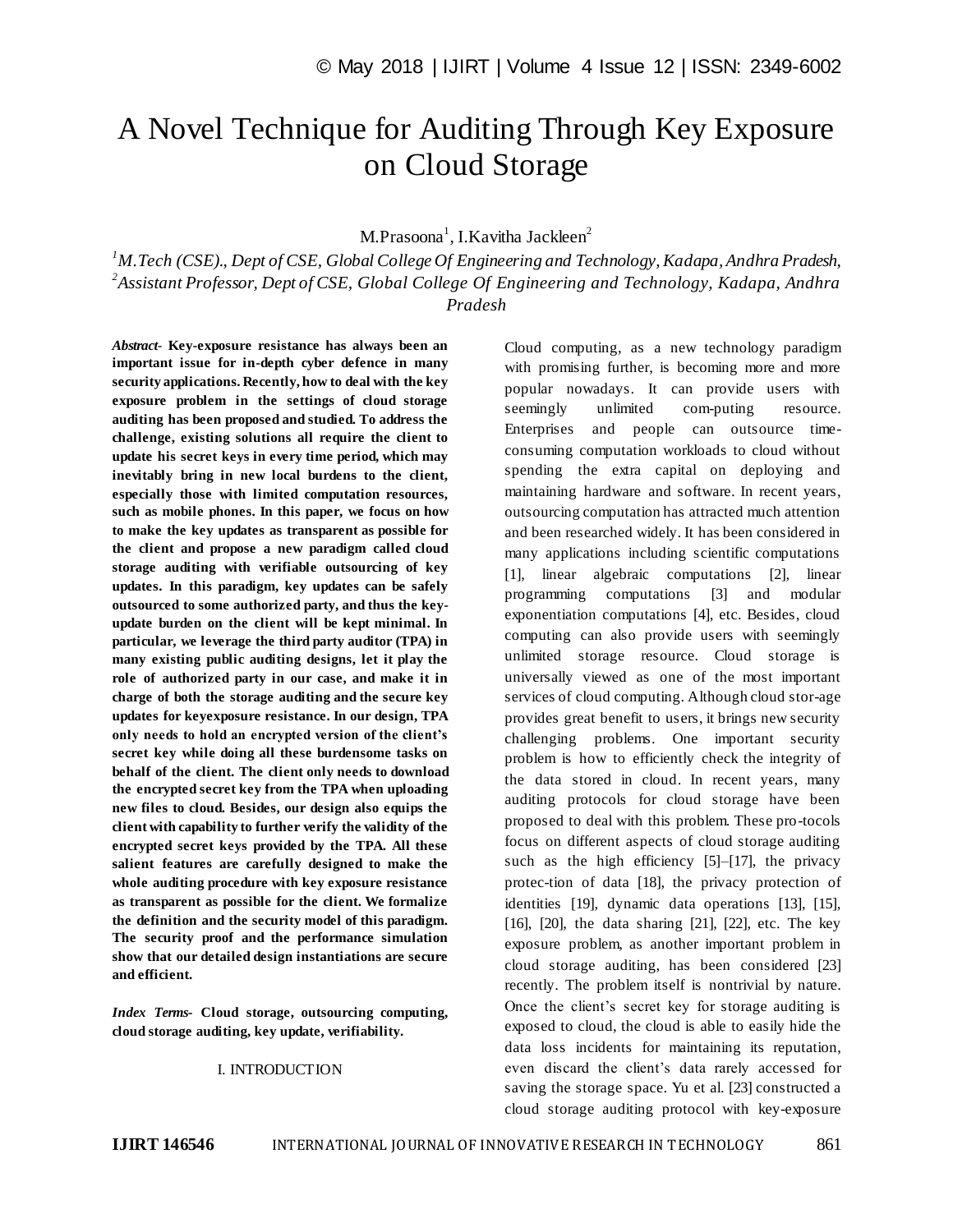resilience by updating the user's secret keys periodically. In this way, the damage of key exposure in cloud storage auditing can be reduced. But it also brings in new local burdens for the client because the client has to execute the key update algorithm in each time period to make his secret key move forward. For some clients with limited computation resources, they might not like doing such extra computations by themselves in each time period. It would be obviously more attractive to make key updates as transparent as possible for the client, especially in frequent key update scenarios. In this paper, we consider achieving this goal by outsourcing key updates. However, it needs to satisfy several new requirements to achieve this goal. Firstly, the real client's secret keys for cloud storage auditing should not be known by the authorized party who performs outsourcing computation for key updates Otherwise, it will bring the new security threat. So the authorized party should only hold an encrypted version of the user's secret key for cloud storage auditing. Secondly, because the authorized party performing outsourcing computation only knows the encrypted secret keys, key updates should be completed under the encrypted state. In other words, this authorized party should be able to update secret keys for cloud storage auditing from the encrypted version he holds. Thirdly, it should be very efficient for the client to recover the real secret key from the encrypted version that is retrieved from the authorized party. Lastly, the client should be able to verify the validity of the encrypted secret key after the client retrieves it from the authorized party. The goal of this paper is to design a cloud storage auditing protocol that can satisfy above requirements to achieve the outsourcing of key updates. The main contributions are as follows: (1) We propose a new paradigm called cloud storage auditing with verifiable outsourcing of key updates. In this new paradigm, key-update operations are not performed by the client, but by an authorized party. The authorized party holds an encrypted secret key of the client for cloud storage auditing and updates it under the encrypted state in each time period. The client downloads the encrypted secret key from the authorized party and decrypts it only when he would like to upload new files to cloud. In addition, the client can verify the validity of the encrypted secret key.

# **II RELATED WORK**

Outsourcing Computation: How to effectively outsource time-consuming computations has become a hot topic in the research of the theoretical computer science in the recent two decades. Outsourcing computation has been considered in many application domains. Chaum and Pedersen [24] firstly proposed the notion of wallet databases with observers, in which a hardware was used to help the client perform some expensive computations. The method for secure out-sourcing of some scientific computations was proposed by Atallah et al. [1]. Chevallier-Mames et al. [25] designed the first effective algorithm for secure delegation of ellipticcurve pairings based on an untrusted server. The first out-sourcing algorithm for modular exponentiations was proposed by Hohenberger and Lysyanskaya [26], which was based on the methods of precomputation and server-aided compu-tation. Atallah and Li [27] proposed a secure outsourcing algorithm to complete sequence comparisons. Chen et al. [4] proposed new algorithms for secure outsourcing of modular exponentiations. Benjamin and Atallah [2] researched on how to securely outsource the computation for linear algebra. Atallah and Frikken [28] gave further improvement based on the weak secret hiding assumption. Wang et al. [3] presented an efficient method for secure outsourcing of linear programming computation. Chen et al. [29] proposed an outsourcing algorithm for attribute-based signatures computations. Zhang et al. [30] proposed an efficient method for outsourcing a class of homomorphic functions. Cloud Storage Auditing: How to check the integrity of the data stored in cloud is a hot topic in cloud security. The notion of "provable data possession" (PDP) was firstly proposed by Ateniese et al. [5] to ensure data possession at untrusted servers. The notion of "proof of retrievability" (PoR) was proposed by Juels et al. [6] to ensure both possession and retriev-ability of data at untrusted servers. Wang et al. [18] proposed a public privacypreserving auditing protocol. They used the ran-dom masking technique to make the protocol achieve privacy-preserving property. Proxy provable data possession protocol was proposed in [17]. The auditing protocols supporting dynamic data operations were also proposed in [13] and [20]. Yang and Jia [16] proposed an auditing protocol supporting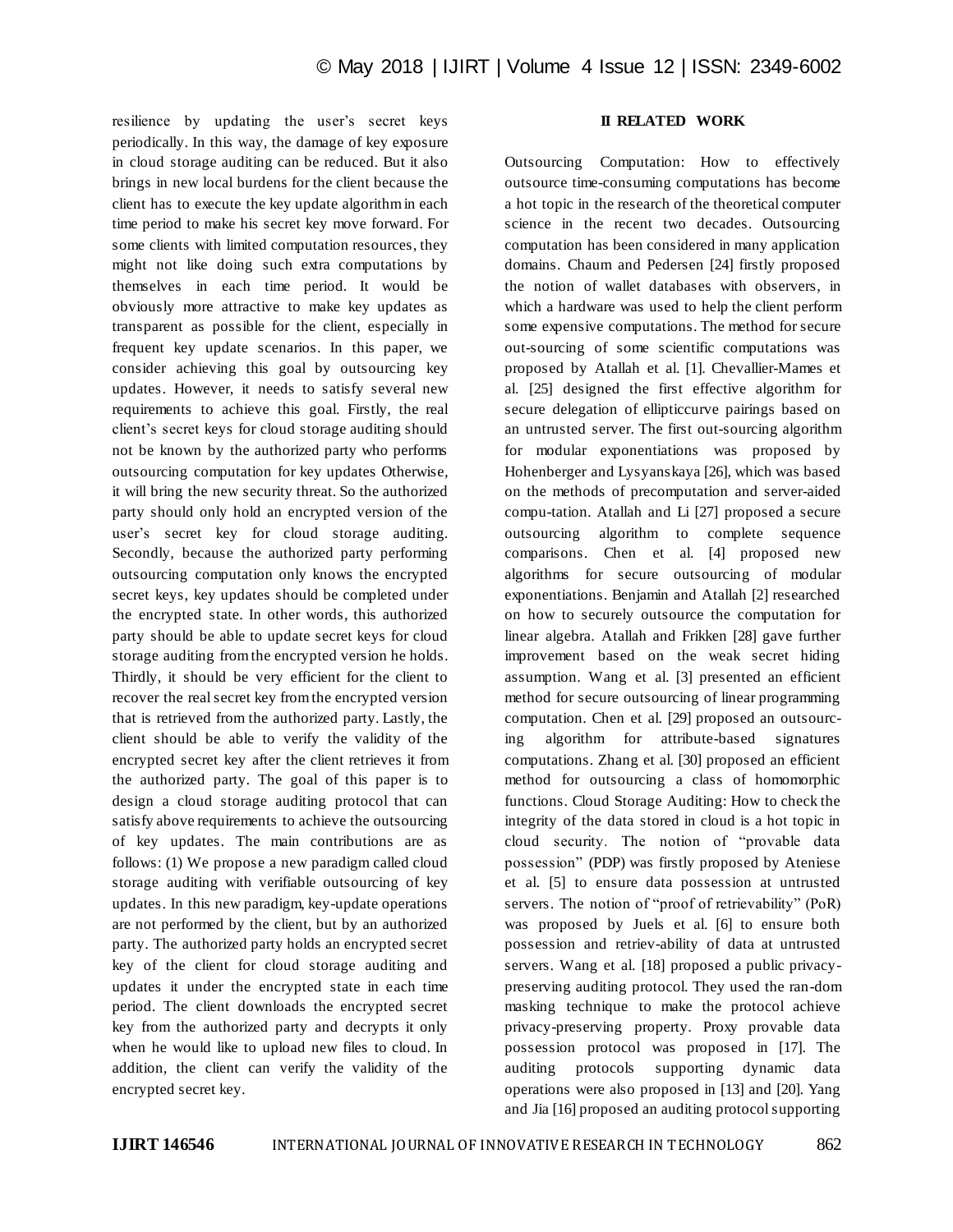both the dynamic property and the privacy preserving property. The privacy preserving of the user's identity for shared data auditing was considered in [19]. The problem of user revocation in shared data auditing was considered in [21]. Yuan and Yu [22] proposed a public auditing protocol for data sharing with multiuser modification. Sookhak et al. [31] proposed a public cloud auditing protocol for securing big data storage based on algebraic signature. Guan et al. [32] proposed the first cloud storage auditing protocol based on indistinguishability obfuscation, which is especially useful for low-power cloud users. Yang et al. [33] proposed a public auditing protocol for shared cloud data supporting both iden-tity privacy and identity traceability. All above auditing protocols are all built on the assumption that the secret key of the client is absolutely secure and would not be exposed. In [23], the authors firstly considered the key exposure problem in cloud storage auditing and proposed a cloud storage auditing protocol with key-exposure resilience. In that protocol, the secret keys for cloud storage auditing are updated periodically. As a result, any dishonest behaviors, such as deleting or modifying the client's data previously stored in cloud, can all be detected, even if the cloud gets the client's current secret key for cloud storage auditing. However, the client needs to update his secret key in each time period. It will add obvious computation burden to the client, especially when key updates are very frequent.

#### **III. PROPOSED ARCHITECTURE**

In this paper, we concentrate on the best way to make the key overhauls as straightforward as could be expected under the circumstances for the customer and propose another worldview called distributed storage reviewing with certain outsourcing of key redesigns. In this worldview key overhauls can be securely outsourced to some approved gathering and along these lines the key-upgrade trouble on the customer will be kept insignificant. In particular, we influence the outsider inspector (TPA) in numerous current open examining outline, let it assume the part of approved gathering for our situation and make it accountable for both the capacity reviewing and secure key upgrades for key-presentation resistance. they are not generated the particular key of any file means one file are only on e key are generated In our outline, TPA just needs to hold a scrambled variant of the customer's mystery key, while doing all these difficult assignments for the benefit of the customer. The customer just needs to download the scrambled mystery key from the TPA while transferring new documents to cloud. Moreover, our plan additionally outfits the customer with capacity to facilitate confirm the legitimacy of the scrambled mystery keys gave by TPA. We formalize the definition and the security model of this worldview. The security confirmation and the execution reenactment demonstrate that our point by point plan instantiations are secure and productive.

The TPA does not know the real secret key of the client for cloud storage auditing, but only holds an encrypted version. In the detailed protocol we use the blinding technique with homomorphism property to form the encryption algorithm to encrypt the secret key held by the TPA.it makes our protocol secure and the decryption operation efficient.

2. Meanwhile, The TPA can complete key updates under the encrypted state. The Client can validity of the encrypted secret key when he retrieve it from the TPA.

In Convergent encryption has been used to enforce data confidentiality. Data copy is encrypted below a key beneath by confusion the data itself. This convergent key is used for encrypt and decrypt a data copy. Moreover, such not permitted users cannot decrypt the cipher text even conspire with the S-CSP (storage cloud service provider). Security analysis make obvious that that system is secure in terms of the description particular in the planned security model.



**Figure 1:** Architecture for Authorized **Deduplication**

This work known a company by where the employee data such as name, password, email id, contact number and designation is registered by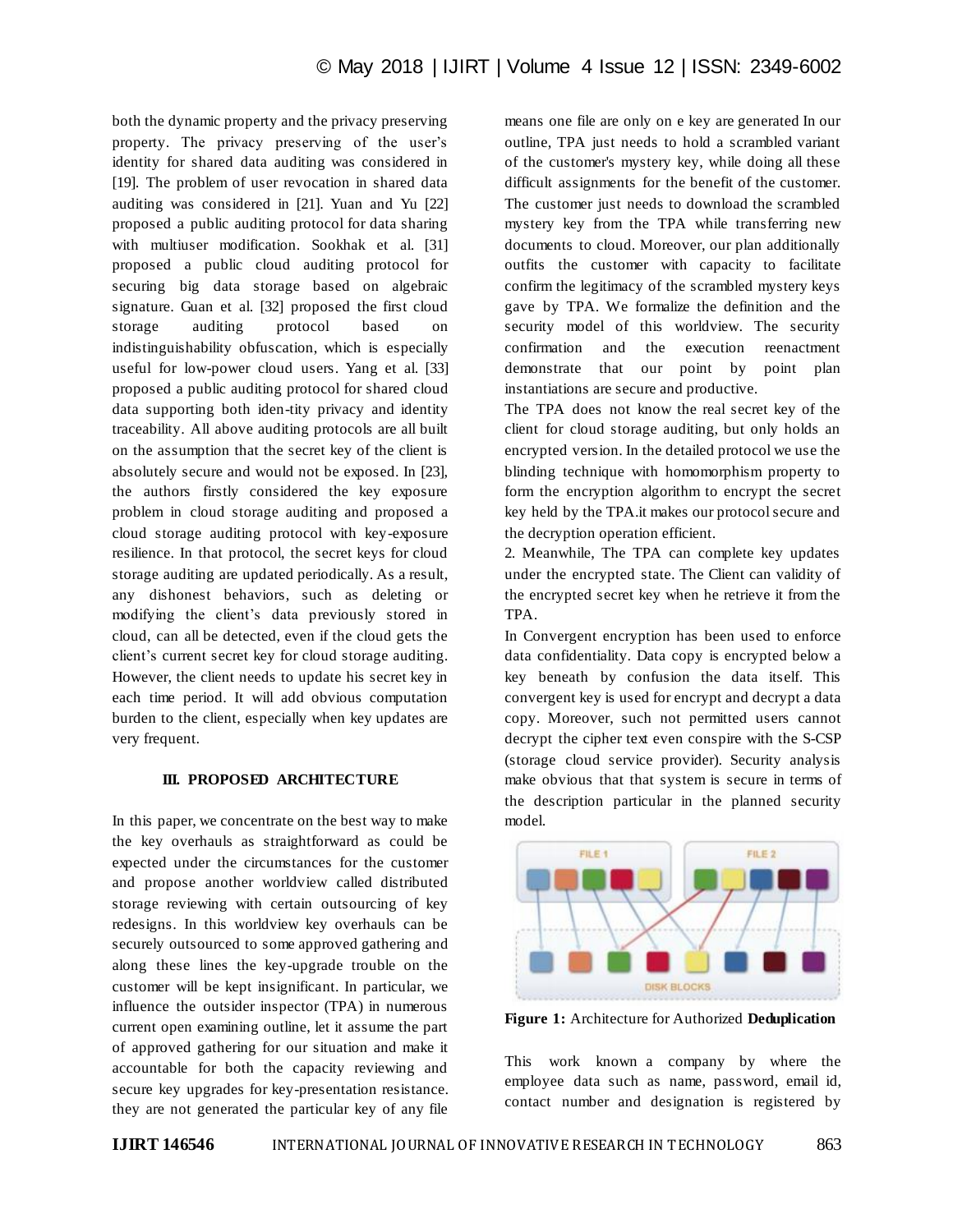admin or owner of the company based on his userid and password employees of the company able to perform operations such as file upload download and duplicate checks on the files based on his privileges. There are three entities define in hybrid cloud architecture of authorized deduplication.

- **Data Users:** Outsource data storage to the S-CSP(storage cloud service provider) and access the data later. In a storage system supporting deduplication, the user only uploads EXCLUSIVE data but does not upload any duplicate data to save the upload bandwidth, which may be owned by the same user or different users. Each file is confined with the convergent encryption key and privilege keys to understand the authorized deduplication with discrepancy privileges.
- **Private Cloud:** This is new entity for facilitating users secure use of cloud services. The private keys for privileges are managed by private cloud, which provides the file token to users. Specifically, since the computing resources at data user/owner side are controlled and the public cloud is not fully trusted in carry out, private cloud is able to provide data user/owner with an finishing situation and infrastructure working as an interface among user and the public cloud.
- **S-CSP(storage cloud service provider):**This is an entity that provides a data storage service in public cloud. The S- CSP make available the data outsourcing service and stores data in support of the users. To decrease the storage cost, the S- CSP reducing the storage of redundant data via deduplication and keeps only unique data. In this paper, we assume that S-CSP is always online and has abundant storage capacity and computation power.

# **Algorithm**

#### Step 1: Start

Step 2: A User tries to login into the cloud Step 3: Admin checks the user login id and passwords

Step 4 : If (Login details  $=$  = correct)

- Step 5: User is login tinto the cloud
- Step 6: Else if(Login details  $=$  = In correct)
- Step 7: Reject that particluar user login.
- Step 8: On SucessLogin Upload Data and Control Duplicate Check.

#### Step 9: Stop

## Algorithm Explanation

Our completion of the **Client** provides the following function calls to support token generation and deduplication along the file upload process.

- FileTag(File) It computes SHA-1 hash of the File as File Tag;
- TokenReq(Tag, UserID) It requests the Private Server for File Token generation with the File Tag and User ID;
- DupCheckReq(Token) It requests the Storage Server for Duplicate Check of the File by sending the file token received from private server;
- ShareTokenReq(Tag, {Priv.}) It requests the Private Server to generate the Share File Token with the File Tag and Target Sharing Privilege Set;
- FileEncrypt(File) It encrypts the File with Convergent Encryption using 256-bit AES algorithm in cipher block chaining (CBC) mode, where the convergent key is from SHA-256 Hashing of the file;
- FileUploadReq(FileID, File, Token) It uploads the File Data to the Storage Server if the file is Unique and updates the
- File Token stored. Our completion of the Private Server includes matching request handlers for the token production and retain a key storage with Hash Map.
- TokenGen(Tag, UserID) It loads the connected privilege keys of the user and produce the token with HMAC-SHA-1 algorithm

# **IV. EXPERIMENTAL STUDY**

We show the system model for cloud storage auditing with verifiable outsourcing of key updates in Fig. 1. There are three parties in the model: the client, the cloud and the third-party auditor (TPA). The client is the owner of the files that are uploaded to cloud. The total size of these files is not fixed, that is, the client can upload the growing files to cloud in different time points. The cloud stores the client's files and provides download service for the client. The TPA plays two important roles: the first is to audit the data files stored in cloud for the client; the second is to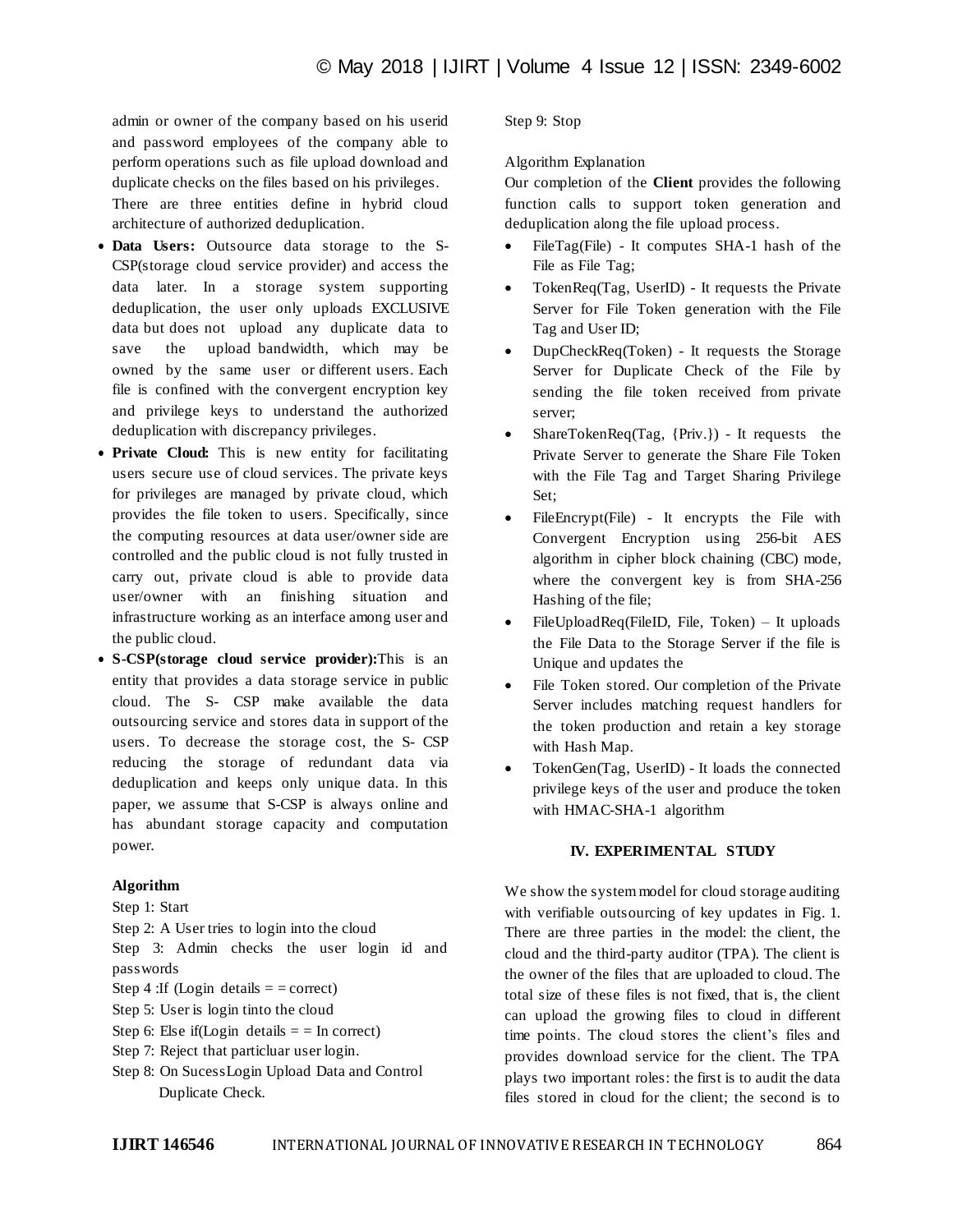update the encrypted secret keys of the client in each time period. The TPA can be considered as a party with powerful computational capability or a service in another independent cloud. Similar to [23], the whole lifetime of the files stored in cloud is divided into  $T + 1$  time periods (from 0-th to  $T$  -th time periods). Each file is assumed to be divided into multiple blocks. In order to simplify the description, we do not furthermore divide each block into multiple sectors [7] in the description of our protocol. In the end of each time period, the TPA updates the encrypted client's secret key for cloud storage auditing according to the next time period. But the public key keeps unchanged in the whole time periods. The client sends the key requirement to the TPA only when he wants to upload new files to cloud. And then the TPA sends the encrypted secret key to the client. After that, the client decrypts it to get his real secret key, generates authenticators for files, and uploads these files along with authenticators to cloud. In addition, the TPA will audit whether the files in cloud are stored correctly by a challenge-response protocol between it and the cloud at regular time.



#### **B. Definitions**

(1) The definition of cloud storage auditing protocol with verifiable outsourcing of key updates. Definition 1: A cloud storage auditing protocol with secure outsourcing of key updates is composed by seven algorithms (SysSetup, EkeyUpdate, VerESK, DecESK, AuthGen, Proof-Gen, ProofVerify), shown below:

1) SysSetup: the system setup algorithm is run by the client. It takes as input a security parameter k and the total number of time periods T , and generates an

encrypted initial client's secret key E S K0, a decryption key D K and a public key P K . Finally, the client holds DK, and sends ES K0 to the TPA.

2) EkeyUpdat e: the encrypted key update algorithm is run by the TPA. It takes as input an encrypted client's secret key  $E S K j$ , the current period j and the public key P K , and generates a new encrypted secret key E S K j +1 for period j + 1.

3) VerESK : the encrypted key verifying algorithm is run by the client. It takes as input an encrypted client's secret key  $E S K j$ , the current period j and the public key  $P K$ , if  $E S K$  i is a well-formed encrypted client's secret key, returns 1; otherwise, returns 0.

4) DecESK : the secret key decryption algorithm is run by the client. It takes as input an encrypted client's secret key  $E S K j$ , a decryption key  $D K$ , the current period  $\mathbf{j}$  and the public key P K, returns the real client's secret key S K j in this time period.

5) AuthGen: the authenticator generation algorithm is run by the client. It takes as input a file F, a client's secret key  $S K j$ , the current period j and the public key P K , and generates the set of authenticators for F in time period j .

6) Proof Gen: the proof generation algorithm is run by the cloud. It takes as input a file F, a set of authenticators , a challenge Chal, a time period j and the public key P K , and generates a proof P which proves the cloud stores F correctly.

7) Proof Verify: the proof verifying algorithm is run by the TPA. It takes as input a proof P, a challenge Chal, a time period  $j$ , and the public key  $P K$ , and returns "True" if P is valid; or "False", otherwise.

(2) Definition of Security As same as other cloud storage auditing protocols [5]–[7], [9]–[13], [15]– [18], [20], the malicious cloud is viewed as the adversary in our security model. We use three games (Game 1, Game 2 and Game 3) to

describe the adversaries with different compromising abilities who are against the security of the proposed protocol. Specifically, Game 1 describes an adversary, who fully compromises the TPA to get all encrypted secret keys E S K j (periods  $j = 0, \ldots, T$ ), tries to forge a valid authenticator in any time period. This game, in fact, shows the security should satisfy that the TPA cannot help the cloud to forge any authenticator in any time period even if it knows the encrypted secret keys. Game 2 describes an adversary, who compromises the client to get D K ,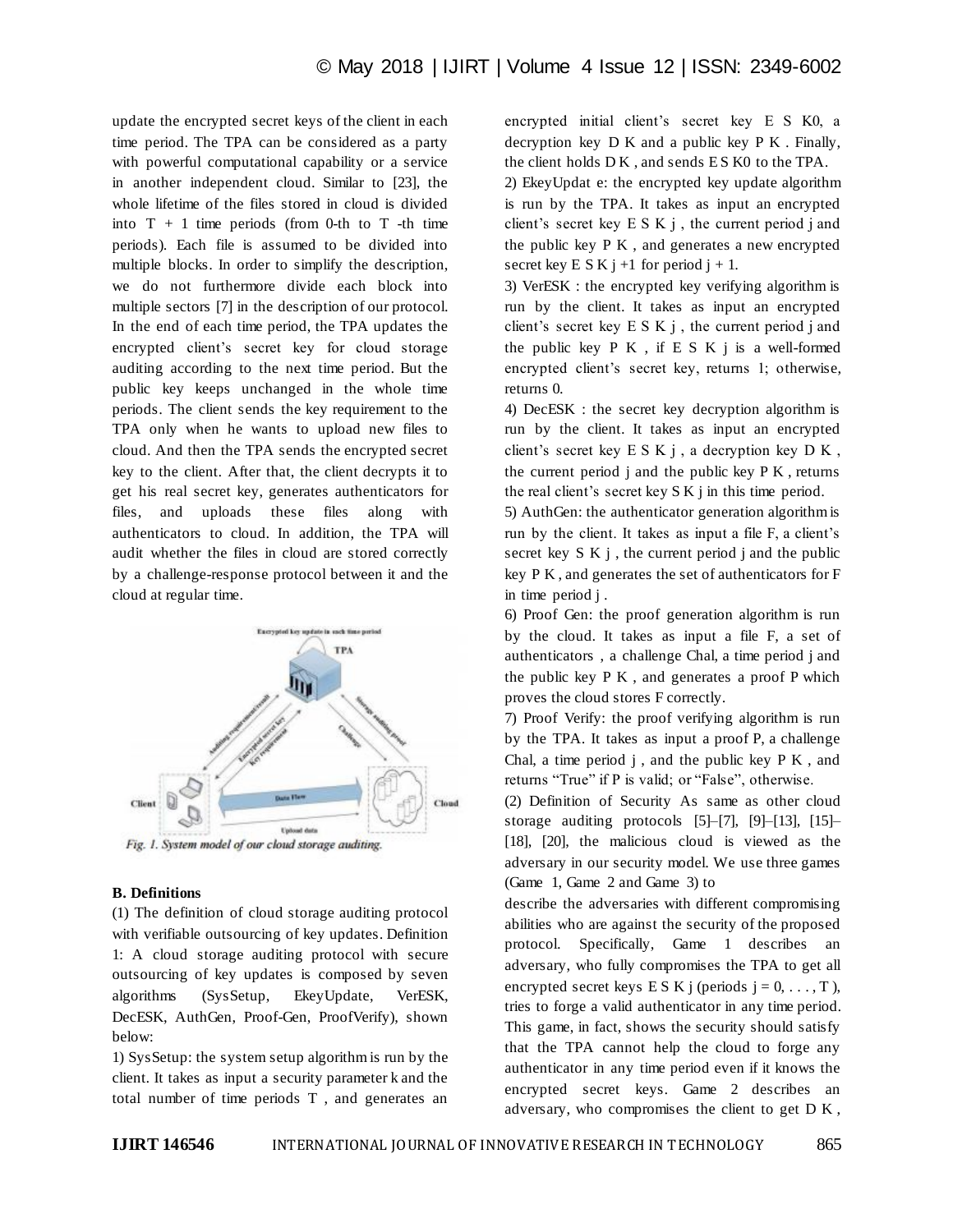tries to forge a valid authenticator in any time period. This game, in fact, shows the security should satisfy that an adversary cannot forge any authenticator in any time period even if it gets the decryption secret key D K by attacking the client. Game 3 provides the adversary more abilities, which describes an adversary, who compromises the client and the TPA to get both  $E S K j$  and  $D K$  at one time period j, tries to forge a valid authenticator before time period j . This game, in fact, shows the security should satisfy that an adversary cannot forge any authenticator prior to one certain time period if it attacks the TPA and the client simultaneously to get their secret keys in this time period

Our evaluation focuses on comparing the overhead induced by authorization steps, including file token generation and share token generation, beside the convergent encryption and file upload steps. We appraise the overhead by unreliable various factors, together with 1) File Size 2) Number of Stored Files 3) Deduplication Ratio 4) Privilege Set Size. We break down the upload process into 6 steps, 1) Tagging 2) Token Generation 3) Duplicate Check 4) Share Token Generation 5) Encryption 6) Transfer . For each step, we record the start and end time of it



Fig. 6. Time.Breakdown.for.the.V.M.

Fig Time Breakdown for the VM

and therefore obtain the breakdown of the total time spent. We present the regular time taken in every data set in the figures

# File Size

To appraise the consequence of file size to the time spent on various steps, we upload 100 unique files (i.e., without any deduplication opportunity) of particular file size and record the time break down. Using the unique files enables us to evaluate the worst-case scenario where we have to upload all file data. The average time of the steps from test sets of different file size are plotted in Figure 2. The time spent on tagging, encryption, upload enlarge linearly with the file size, since these operations involve the actual file data and incur file I/O with the whole file.

## Number of Stored Files

To evaluate the effect of number of stored files in the system, we upload 10000 10MB unique files to the system and record the breakdown for every file upload. From Figure 3, every step remains constant along the time. Token checking is done with a hash table and a linear search would be carried out in case of collision.

To appraise the consequence of the deduplication ratio, we prepare two unique data sets, each of which consists of 50 100MB files. We first upload the first set as an initial upload. For the second upload, we pick a portion of 50 files, through given deduplication ratio from the initial set as duplicate files and remaining files from the second set as unique files. The average time of uploading the second set is presented in Figure 2.

![](_page_5_Figure_13.jpeg)

Fig 2. Time Breakdown for different Number of stored files

To evaluate the effect of privilege set size, we upload 100 10MB unique files with different size of the data owner and target share privilege set size. In Figure 5, it shows by taking token generation increases linearly as more keys are associated with the file and also the duplicate check time. While the number of keys increases 100 times from 1000 to 100000, the total time spent only increases to 3.81 times and it is noted that the file size of the experiment is set at a small level (10MB), the effect would become less significant in case of larger files.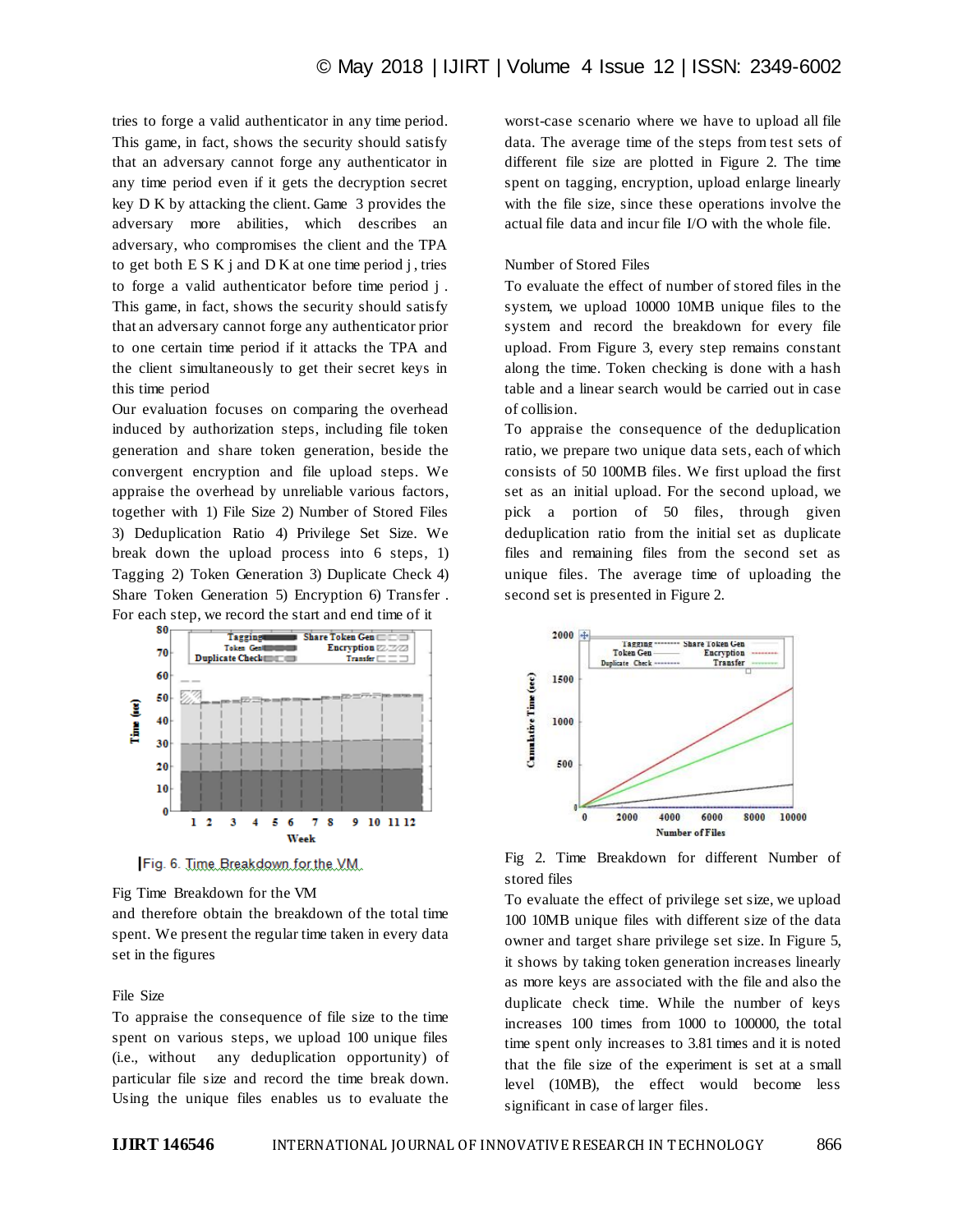# Conclusion and Future

In this proposed architecture we have designed a new notion for removing data deduplication and to protect the data security through privileges of users and duplicate check. We had perform various new deduplication constructions behind authorized duplicate check in hybrid cloud architecture, in which the duplicate-check tokens of files are produced by the private cloud server with private keys. As the notion in this project we realize a prototype of our considered authorized duplicate check scheme and conduct test bed experiments on our prototype. From this project we show that our sanctioned duplicate check scheme acquire negligible overhead balance to convergent encryption and network relocate.

#### **VI. CONCLUS ION**

In this paper, we concentrate on the best way to make the key overhauls as straightforward as could be expected under the circumstances for the customer and propose another worldview called distributed storage reviewing with certain outsourcing of key redesigns. In this worldview key overhauls can be securely outsourced to some approved gathering and along these lines the key-upgrade trouble on the customer will be kept insignificant. Inparticular, we influence the outsider inspector (TPA) in numerous current open examining outline, let it assume the part of approved gathering for our situation and make it accountable for both the capacity reviewing and secure key upgrades for key-presentation resistance. As of late, key presentation issue in the settings of distributed storage examining has been proposed and concentrated on. In this worldview, key redesigns can be securely outsourced to some approved gathering, and subsequently the key-overhaul load on the customer will be kept insignificant. In particular, we influence the outsider evaluator (TPA) in numerous current open examining plans, let it assume the part of approved gathering for our situation, and make it accountable for both the capacity inspecting and the safe key upgrades for key-introduction resistance. Moreover, our plan additionally outfits the customer with capacity to facilitate confirm the legitimacy of the scrambled mystery keys gave by TPA. We formalize the definition and the security model of this worldview. while the client can further verify the validity of the encrypted secret keys when

downloading them from the TPA. We give the formal security proof and the performance simulation of the proposed scheme.The security confirmation and the execution reenactment demonstrate that our point by point plan instantiations are secure and productive.

## **REFERENCE**

- [1] [1] M. J. Atallah, K. N. Pantazopoulos, J. R. Rice, and E. E. Spafford, "Secure outsourcing of scientific computations," Adv. Comput., vol. 54,pp. 215–272, 2002.
- [2] D. Benjamin and M. J. Atallah, "Private and cheating-free outsourcing of algebraic computations," in Proc. 6th Annu Conf. Privacy, Secur. Trust, 2008, pp. 240–245.
- [3] C. Wang, K. Ren, and J. Wang, "Secure and practical outsourcing of linear programming in cloud computing," in Proc. IEEE INFOCOM, Apr. 2011, pp. 820–828.
- [4] X. Chen, J. Li, J. Ma, Q. Tang, and W. Lou, "New algorithms for secure outsourcing of modular exponentiations," in Proc. 17th Eur. Symp. Res. Comput. Secur., 2012, pp. 541–556.
- [5] G. Ateniese et al., "Provable data possession at untrusted stores," in Proc. 14th ACM Conf. Comput. Commun. Secur., 2007, pp. 598–609.
- [6] A. Juels and B. S. Kaliski, Jr., "PORs: Proofs of retrievability for large files," in Proc. 14th ACM Conf. Comput. Commun. Secur., 2007,pp. 584– 597.
- [7] H. Shacham and B. Waters, "Compact proofs of retrievability," in Advances in Cryptology. Berlin, Germany: Springer-Verlag, 2008,pp. 90– 107.
- [8] G. Ateniese, R. Di Pietro, L. V. Mancini, and G. Tsudik, "Scalable and efficient provable data possession," in Proc. 4th Int. Conf. Secur. Privacy Commun. Netw., 2008, Art. ID 9.
- [9] F. Sebe, J. Domingo-Ferrer, A. Martinezballeste, Y. Deswarte, and J. Quisquater, "Efficient remote data possession checking in critical information infrastructures, IEEE Trans. Knowl. Data Eng., vol. 20, no. 8, pp. 1034– 1038, Aug. 2008.
- [10] R. Curtmola, O. Khan, R. Burns, and G. Ateniese, "MR-PDP: Multiple-replica provable data possession," in Proc.  $28<sup>th</sup>$  IEEE Int. Conf. Distrib. Comput. Syst., Jun. 2008, pp. 411–420.